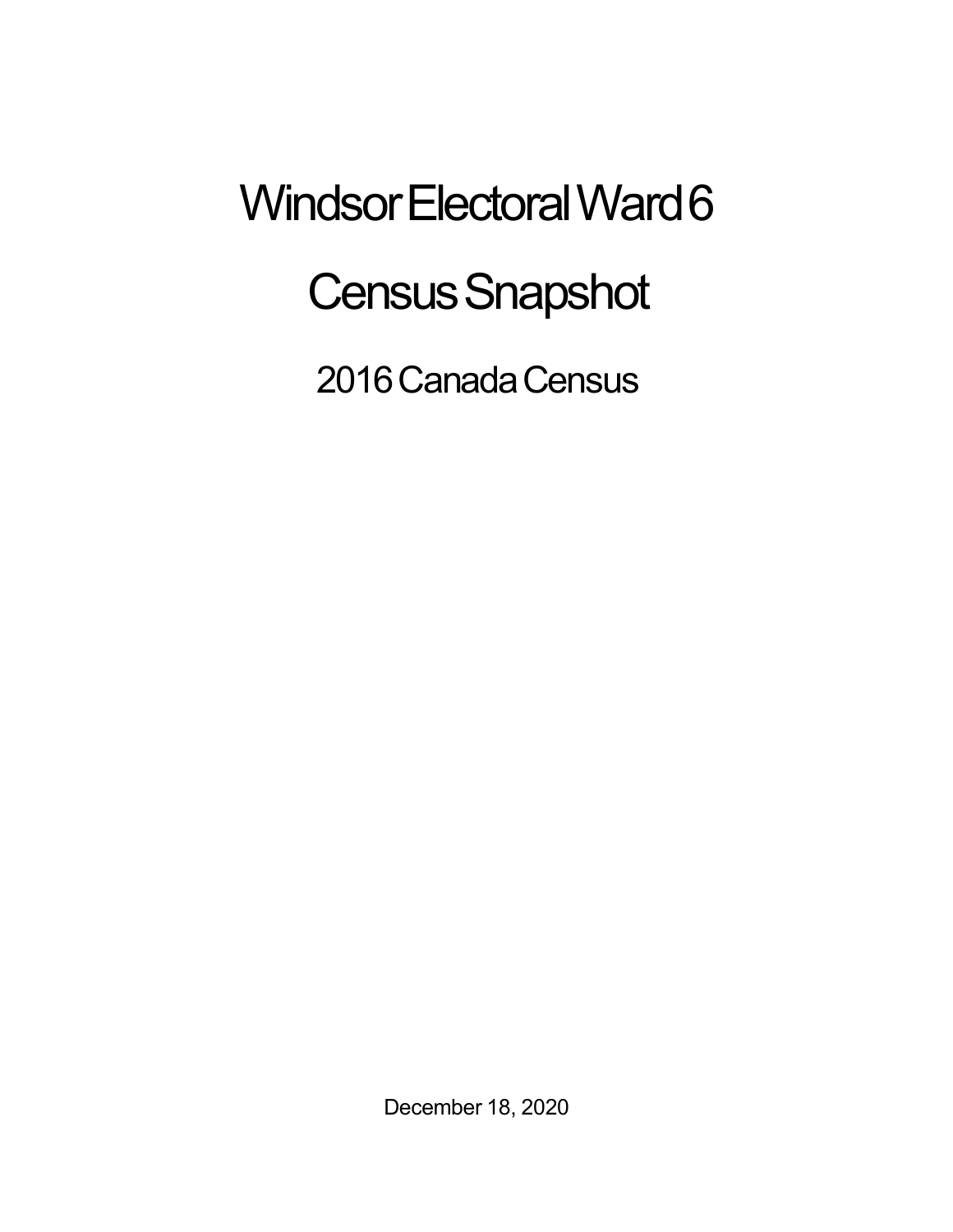## **Table of Contents**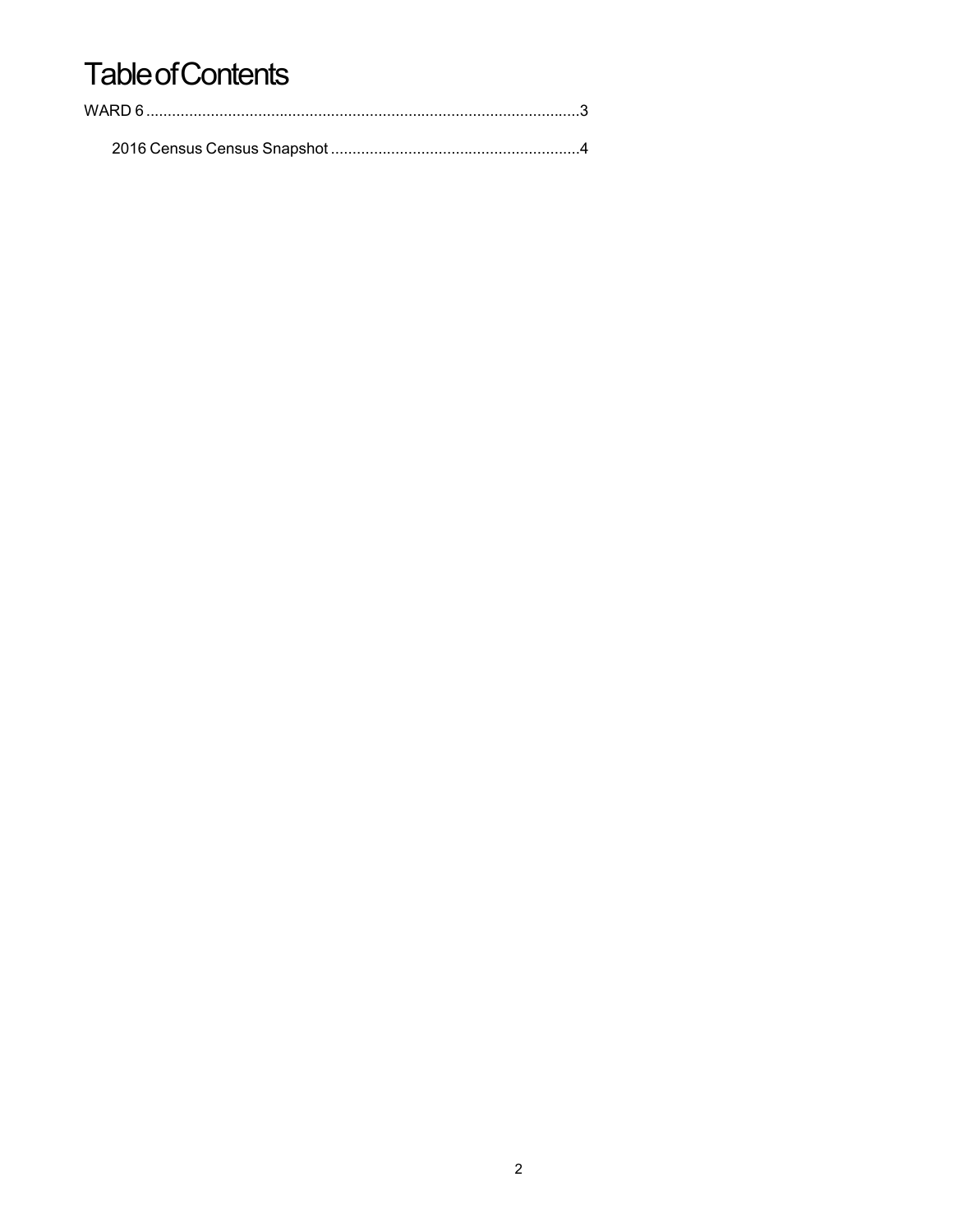## WARD 6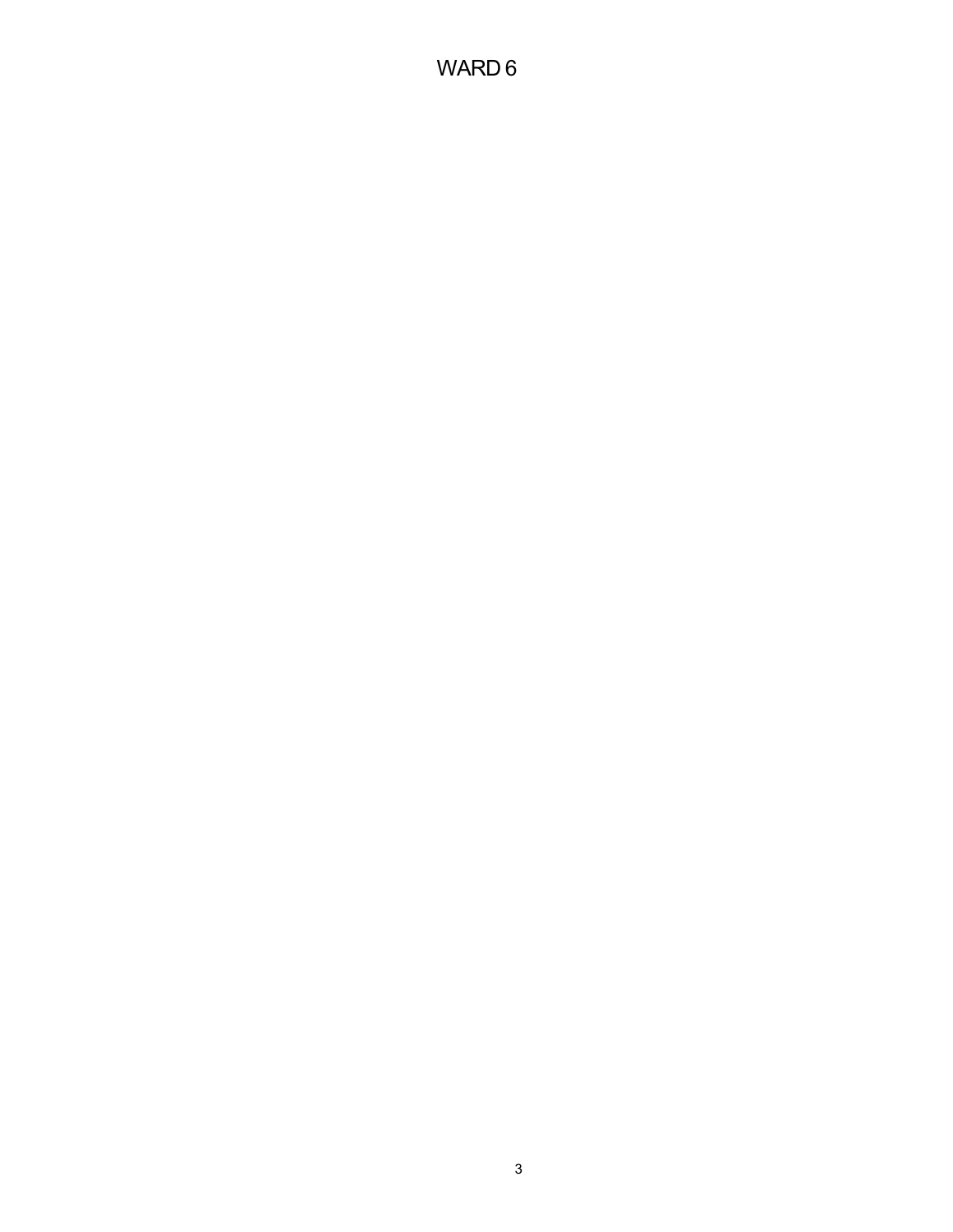## 2016 Census Census Snapshot

| 2016 Census<br><b>Census Snapshot</b> | <b>WARD 6</b> |    |
|---------------------------------------|---------------|----|
|                                       |               | %  |
| <b>Total Population</b>               | 23,575        |    |
| Males                                 | 11,259 48%    |    |
| Females                               | 12,316 52%    |    |
|                                       |               |    |
| <b>2016 Population by Age</b>         | 23,575        |    |
| 0 to 4 years                          | 1,036         | 4% |
| 5 to 9 years                          | 1,006         | 4% |
| 10 to 14 years                        | 1,020         | 4% |
| 15 to 19 years                        | 1,102         | 5% |
| 20 to 24 years                        | 1,335         | 6% |
| 25 to 29 years                        | 1,404         | 6% |
| 30 to 34 years                        | 1,396         | 6% |
| 35 to 39 years                        | 1,301         | 6% |
| 40 to 44 years                        | 1,357         | 6% |
| 45 to 49 years                        | 1,519         | 6% |
| 50 to 54 years                        | 1,660         | 7% |
| 55 to 59 years                        | 1,925         | 8% |
| 60 to 64 years                        | 1,828         | 8% |
| 65 to 69 years                        | 1,692         | 7% |
| 70 to 74 years                        | 1,216         | 5% |
| 75 to 79 years                        | 1,027         | 4% |
| 80 to 84 years                        | 760           | 3% |
| 85 to 89 years                        | 612           | 3% |
| 90 to 94 years                        | 272           | 1% |
| 95 to 99 years                        | 72            | 0% |
| 100 years and over                    | 11            | 0% |
|                                       |               |    |
| 0 to 14 years                         | 3,108 13%     |    |
| 15 to 64 years                        | 14,875 63%    |    |
| 65 years and over                     | 5,618 24%     |    |
| 85 years and over                     | 944           | 4% |
|                                       |               |    |
| Average age of population             | 45.7          |    |
| <b>Median age</b>                     | 47.7          |    |
|                                       |               |    |
| <b>Families</b>                       | 6,629         |    |
| Persons per family                    | 2.7           | 0% |
| Total couple families                 | 5,235 79%     |    |
| Married couples                       | 4,379 66%     |    |